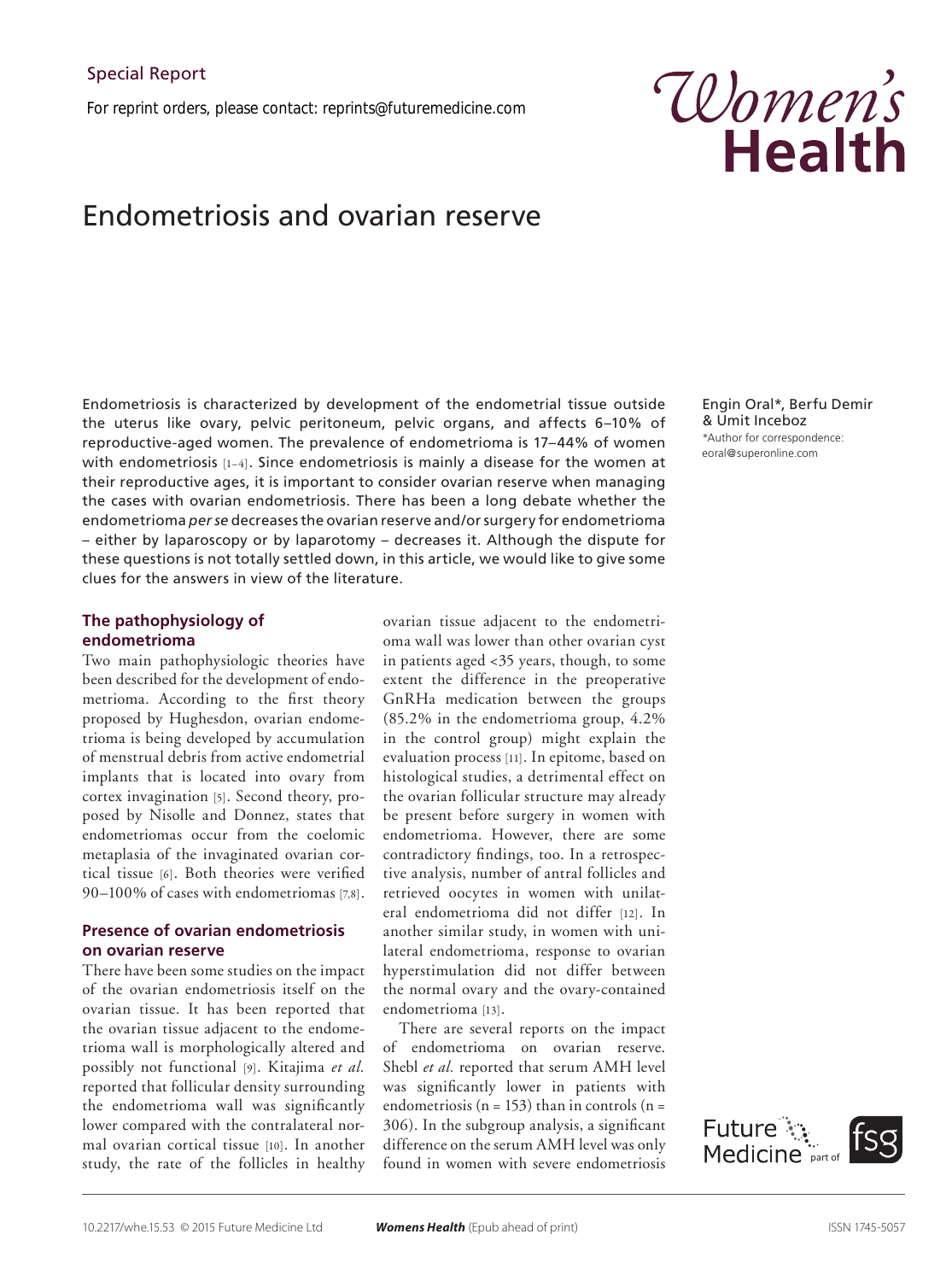(rAFS III–IV) in comparison with the controls. Nevertheless, evaluations in the severe endometriosis group were not documented as either endometrioma or deep infiltrating endometriosis in this study [14]. In a retrospective study, Hwu *et al.* reported that serum AMH level was significantly lower in the endometrioma group ( $n = 141$ ) than in the controls ( $n = 1323$ ). However, in this study, excluding the endometrioma in controls was performed by using ultrasound only, surgical verification was not performed [15]. Recently, Uncu *et al.* presented a prospective study comparing 30 women with endometrioma and 30 healthy controls. Serum AMH level and AFC were significantly lower in patients with endometrioma compared with the controls. Again, in this study, the absence of endometriosis in the control group was not investigated surgically [16]. Streuli *et al.* evaluated 313 women who had histologically diagnosed endometriosis. Forty percent of the women were infertile; 254 of them had not prior endometriosis surgery. Serum AMH levels were comparable in the control groups compared with women with current endometriosis without prior surgery. In the endometriosis group with no previous surgery, serum AMH levels were similar irrespective of the severity of endometriosis (superficial peritoneal lesion, deep infiltrating endometriosis and endometrioma). Thus, the authors concluded that endometriomas *per se* did not decrease the ovarian reserve; instead, the surgery performed for endometrioma resulted in diminished ovarian reserve revealed by decreased AMH levels [17].

After all, the harmful effect of ovarian endometrioma on the ovarian reserve *per se* is possible but not certain.



**Figure 1. The structural differences among different ovarian cysts yield different amounts of adjacent ovarian tissue when they are removed.** Data taken from [9].

## **Conservative surgical management of endometriosis**

Treatment options of the endometriosis are medical and surgical. Available medical treatment options are based on the blockage of the ovarian function. Therefore, these agents are only useable for the treatment of pain related symptoms. Conservative surgical management of the endometriosis for infertility includes ablation and/or resection of the endometriotic implants, reconstruction of the tuba–ovarian relationship and endometrioma surgery. Excisional surgery, drainage and ablation have been established conservative surgical treatment options for endometrioma. High recurrence rate versus potential harmful effects on the ovarian reserve make it difficult to select the most effective treatment modality for endometriomas.

## **Endometrioma surgery & ovarian reserve**

*Primum non nocere*! (First, don't do harm!)

It has been shown that ovarian endometrioma was structurally different from the other types of ovarian cysts [9]. Figure 1 shows the difference in the amount of ovarian healthy tissue removed by the removal of the different ovarian cysts. Considering the postulated pathogenesis, the wall of endometrioma is pseudocapsule; hence, different amounts of healthy ovarian tissue are removed during the stripping of the endometrioma. Consistent evidence revealed that surgery-mediated damage on the ovarian reserve is observed with the excision of the endometrioma using stripping technique. Moreover, vascular injury due to electrosurgical coagulation [18] and inflammatory reaction following the surgery are other reasons for the ovarian damage [19,20].

Recently, the impact of the surgical excision of endometrioma on ovarian reserve was evaluated by two systematic reviews. Eight prospective studies including 237 patients were analyzed in the meta-analysis reported by Raffi *et al.* Studies were published between 2009 and 2011. Ovarian reserve was determined by serum AMH level in all studies. Preoperative serum AMH level was 3.0 ng/ml, and significantly decreased (38%) following the surgery. A reduction of 30% in serum AMH level was observed in patients undergoing unilateral endometrioma cystectomy, while 44% reduction was following the bilateral endometrioma surgery. AFC were evaluated in three studies including 79 patients. There was no significant change in AFC [21]. Eleven studies were included in the review reported by Somigliana *et al.* [22]. Nine of 11 studies documented significant reduction in the serum AMH level following the surgery. Risk factors associated with reduction of serum AMH levels were evaluated with the multivariate analysis including three of the 11 studies. Bilaterality of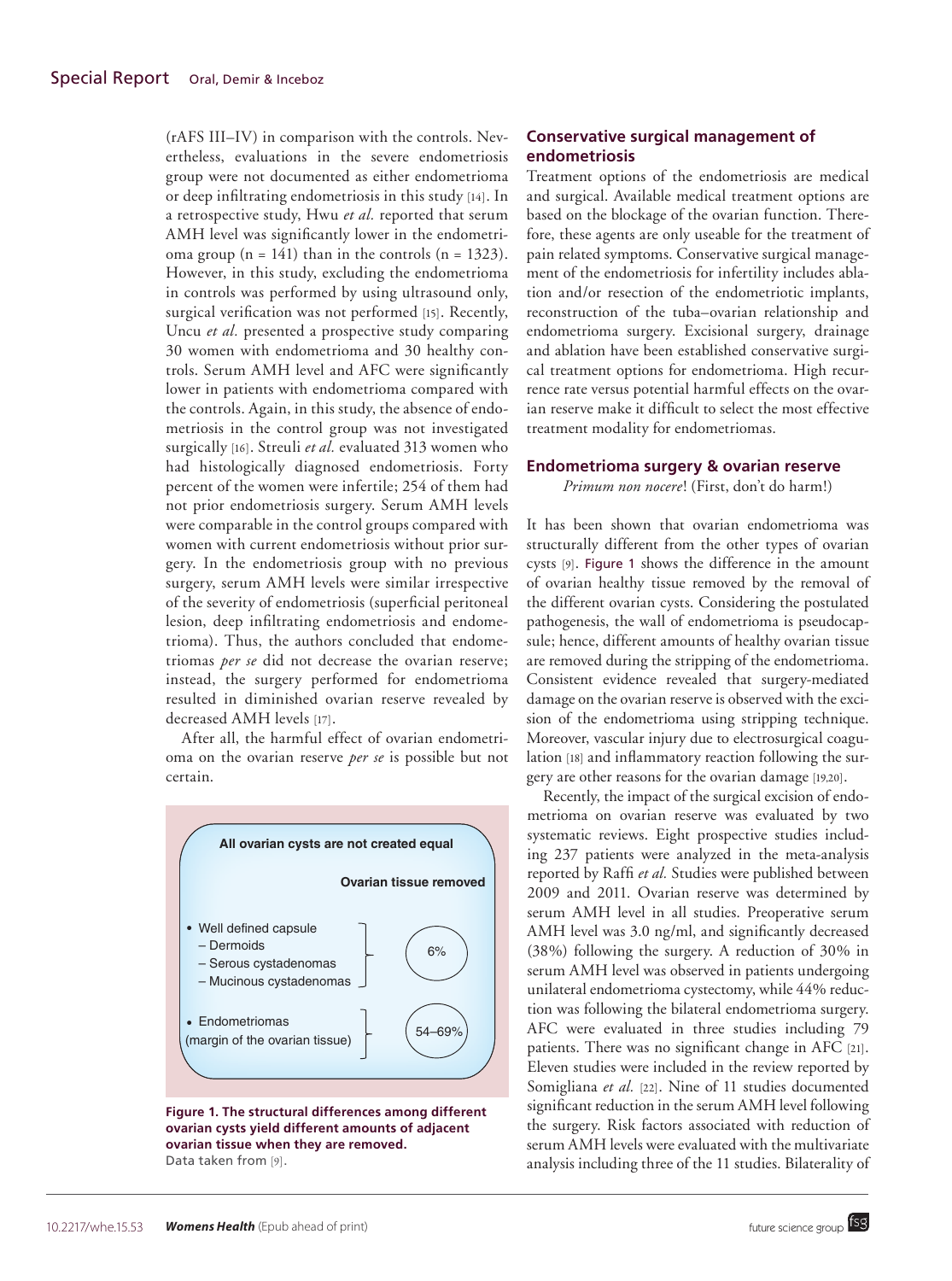the endometrioma, preoperative serum AMH level and presence of the healthy ovarian tissue adjacent to the cyst wall are accepted as the independent risk factors for the AMH decline [10,23–24]. Uncu *et al.* reported that serum AMH levels are decreased by 7% in patients with unilateral endometrioma and 14.6% in patients with bilateral endometrioma on 6 months control following the surgery. In the subgroup analysis, a significant decrement in serum AMH level was observed following the excision of bilateral endometrioma. However, the rate of decline on the serum AMH level was not significantly correlated with the laterality of the endometriomas [16]. In another recent study, unilateral removal of endometrioma induces a decrease in both AMH levels and AFC which sustained even 6 months later [25]. In a study by Benaglia *et al.* [13], 93 women had undergone surgery for unilateral endometrioma; these patients had ovarian stimulation for IVF. Among 93 patients, 12 had absent follicular growth on the operated side whereas contralateral ovary showed follicular growth. Thus, ESHRE guidelines recommend the clinicians to counsel the women with endometrioma regarding the risk of diminished ovarian reserve after ovarian surgery (Figure 2) [26].

In the prospective randomized trial, Var *et al.* compared the impact of the excision versus coagulation on ovarian volume and AFC, on either side of patients with bilateral endometrioma ( $n = 48$ ). 6 months after the surgery, AFC and ovarian volume were significantly lower following the excision technique compared with the coagulation [27].

Two-step or three-step and combined technique are available surgical approaches to decrease the harmful effects of the stripping technique. Two-step procedure or three step procedure (if given GnRH analogs were accepted as a procedure) is described as follows: drainage, irrigation and biopsy are performed on the first

The GDG recommends that clinicians counsel women with endometrioma regarding the risks of reduced ovarian function after surgery and the possible loss of the ovary. The decision to proceed with surgery should be considered carefully if the woman has had previous ovarian surgery. GPP

**Figure 2. The recommendation on the counseling the patient about the possible risk of reduced ovarian reserve after ovarian surgery for endometrioma.** Information taken from ESHRE Guidelines-2013; no

permission needed.

procedure; GnRH analog is given during the 3 months; cyst wall is vaporized on the second operation. Combined technique is included partially cystectomy and  $\mathrm{CO}_2$  laser vaporization of the remained cyst wall especially close to ovarian hilus [28]. In the prospective randomized trial, Tsolakidis *et al.* compared the impact of cystectomy versus three-step procedure on the ovarian reserve in patients with endometrioma. On the sixthmonth control, serum AMH level significantly declined following cystectomy group  $(n = 10)$  but did not change following the three-step procedure  $(n = 10)$ . At the 6th month control, AFC was significantly higher in patients following the three-step procedure, but similar after the cystectomy procedure [29]. Donnez *et al.* reported that combined technique for the new conservative surgical management of endometrioma did not reveal deleterious effect on the ovarian reserve evaluated with the AFC and ovarian volume [30].

There is also an interesting finding regarding to ovarian reserve after ovarian surgery and recurrence rate. In a retrospective analysis of cases with recurrent

#### Executive summary

- • Endometriomas affect the ovarian reserve either by themselves or by the surgery performed for the management.
- • A detrimental effect on the ovarian follicular structure may already be present before surgery in women with endometrioma.
- • Surgery-mediated damage on the ovarian reserve is observed with the excision of the endometrioma using stripping technique. Vascular injury and inflammatory reaction following the surgery are other reasons for the ovarian damage.
- • Two-step or three-step and combined technique are available surgical approaches to decrease the harmful effects of the stripping technique.
- • An evaluation of the ovarian reserve is recommended in women with endometrioma by means of the anti-Müllerian hormone, and the ultrasonographic antral follicle count. Evaluation of ovarian reserve by AMH levels and AFC immediately before and 3 months after surgery is recommended, and this respected information is helpful for the planning of further treatment.
- During to surgery for endometrioma, identification of the cleavage and avoidance of blind coagulation especially close to the hilus – should be remembered.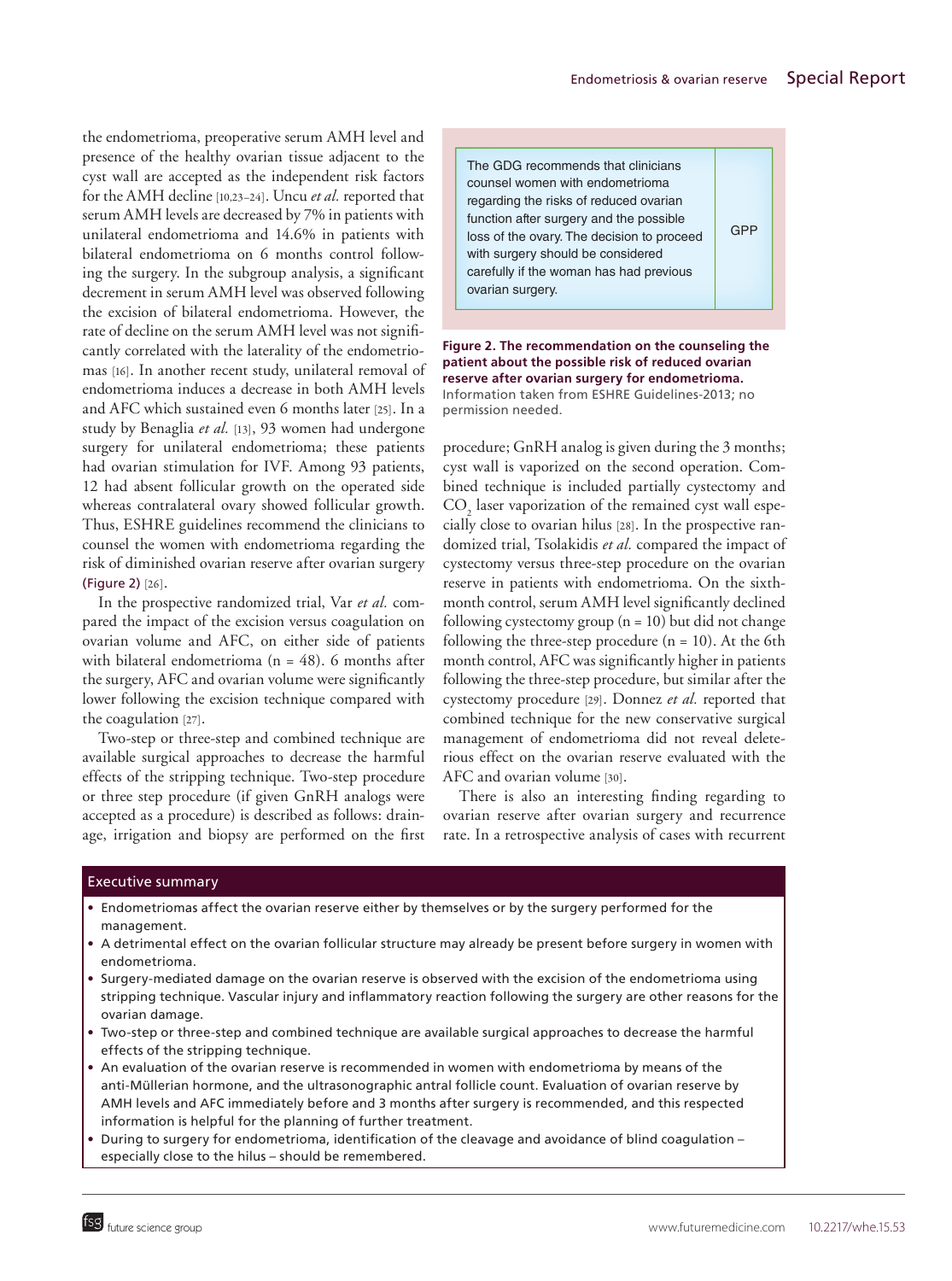endometrioma after unilateral ovarian surgery, it has been shown that recurrence rate was higher when the ovarian reserve was better [31].

#### Financial & competing interests disclosure

The authors have no relevant affiliations or financial involvement with any organization or entity with a financial

#### **References**

- 1 Bulun SE. Endometriosis. *N. Engl. J. Med.* 360(3), 268–279  $(2009)$
- 2 Matzuk MM. Gynecologic diseases get their genes. *Nat. Med.* 11(1), 24–26 (2005).
- 3 Busacca M, Vignali M. Ovarian endometriosis: from pathogenesis to surgical treatment. *Curr. Opin. Obstet. Gynecol.* 15(4), 321–326 (2003).
- Redwine DB. Ovarian endometriosis: a marker for more extensive pelvic and intestinal disease. *Fertil. Steril.* 72(2), 310–5 (1999).
- Hughesdon PE. The structure of endometrial cysts of the ovary. *J. Obstet. Gynaecol. Br. Emp.* 64(4), 481–487 (1957).
- 6 Donnez J, Nisolle M, Gillet N, Smets M, Bassil S, Casanas-Roux F. Large ovarian endometriomas. *Hum. Reprod.* 11(3), 641–646 (1996).
- 7 Nisolle M, Donnez J. Peritoneal endometriosis, ovarian endometriosis, and adenomyotic nodules of the rectovaginal septum are three different entities. *Fertil. Steril.* 68(4), 585–596 (1997).
- 8 Brosens IA, Puttemans PJ, Deprest J. The endoscopic localization of endometrial implants in the ovarian chocolate cyst. *Fertil. Steril.* 61(6), 1034–1038 (1994).
- 9 Muzii L, Bianchi A, Croce C, Manci N, Panici PB. Laparoscopic excision of ovarian cysts: is the stripping technique a tissue-sparing procedure? *Fertil. Steril.* 77(3), 609–614 (2002).
- 10 Kitajima M, Defrere S, Dolmans MM *et al.* Endometriomas as a possible cause of reduced ovarian reserve in women with endometriosis. *Fertil. Steril.* 96(3), 685–691 (2011).
- 11 Kuroda M, Kuroda K, Arakawa A *et al.* Histological assessment of impact of ovarian endometrioma and laparoscopic cystectomy on ovarian reserve. *J. Obstet. Gynaecol. Res.* 38(9), 1187–1193 (2012).
- 12 Almog B, Shehata F, Sheizaf B, Tan SL, Tulandi T. Effects of ovarian endometrioma on the number of oocytes retrieved for *in vitro* fertilization. *Fertil. Steril.* 95(2), 525–527 (2011).
- 13 Benaglia L, Somigliana E, Santi G, Scarduelli C, Ragni G, Fedele L. IVF and endometriosis-related symptom progression: insights from a prospective study. *Hum. Reprod.* 26(9), 2368–2372 (2011).
- 14 Shebl O, Ebner T, Sommergruber M, Sir A, Tews G. Anti muellerian hormone serum levels in women with endometriosis: a case-control study. *Gynecol. Endocrinol.* 25(11), 713–716 (2009).
- 15 Hwu YM, Wu FS, Li SH, Sun FJ, Lin MH, Lee RK. The impact of endometrioma and laparoscopic cystectomy

interest in or financial conflict with the subject matter or materials discussed in the manuscript. This includes employment, consultancies, honoraria, stock ownership or options, expert testimony, grants or patents received or pending, or royalties.

No writing assistance was utilized in the production of this manuscript.

on serum anti-Mullerian hormone levels. *Reprod. Biol. Endocrinol.* 9, 80 (2011).

- 16 Uncu G, Kasapoglu I, Ozerkan K, Seyhan A, Oral Yilmaztepe A, Ata B. Prospective assessment of the impact of endometriomas and their removal on ovarian reserve and determinants of the rate of decline in ovarian reserve. *Hum. Reprod.* 28(8), 2140–2145 (2013).
- 17 Streuli I, De Ziegler D, Gayet V *et al.* In women with endometriosis anti-Mullerian hormone levels are decreased only in those with previous endometrioma surgery. *Hum. Reprod.* 27(11), 3294–3303 (2012).
- 18 Garcia-Velasco JA, Somigliana E. Management of endometriomas in women requiring IVF: to touch or not to touch. *Hum. Reprod.* 24(3), 496–501 (2009).
- 19 Hachisuga T, Kawarabayashi T. Histopathological analysis of laparoscopically treated ovarian endometriotic cysts with special reference to loss of follicles. *Hum. Reprod.* 17(2), 432–435 (2002).
- 20 Li CZ, Liu B, Wen ZQ, Sun Q. The impact of electrocoagulation on ovarian reserve after laparoscopic excision of ovarian cysts: a prospective clinical study of 191 patients. *Fertil. Steril.* 92(4), 1428–1435 (2009).
- 21 Raffi F, Metwally M, Amer S. The impact of excision of ovarian endometrioma on ovarian reserve: a systematic review and meta-analysis. *J. Clin. Endocrinol. Metab.* 97(9), 3146–3154 (2012).
- 22 Somigliana E, Berlanda N, Benaglia L, Vigano P, Vercellini P, Fedele L. Surgical excision of endometriomas and ovarian reserve: a systematic review on serum antimullerian hormone level modifications. *Fertil. Steril.* 98(6), 1531–1538 (2012).
- 23 Hirokawa W, Iwase A, Goto M *et al.* The post-operative decline in serum anti-Mullerian hormone correlates with the bilaterality and severity of endometriosis. *Hum. Reprod.* 26(4), 904–910 (2011).
- 24 Celik HG, Dogan E, Okyay E *et al.* Effect of laparoscopic excision of endometriomas on ovarian reserve: serial changes in the serum anti-Mullerian hormone levels. *Fertil. Steril.* 97(6), 1472–1478 (2012).
- 25 Urman B, Alper E, Yakin K *et al.* Removal of unilateral endometriomas is associated with immediate and sustained reduction in ovarian reserve. *Reprod. Biomed. Online* 27(2), 212–216 (2013).
- 26 ESHRE Endometriosis Guideline Development Group, Guideline of the European Society of Human Reproduction and Embryology September 2013. <www.eshre.eu/Guidelines>
- 27 Var T, Batioglu S, Tonguc E, Kahyaoglu I. The effect of laparoscopic ovarian cystectomy versus coagulation in